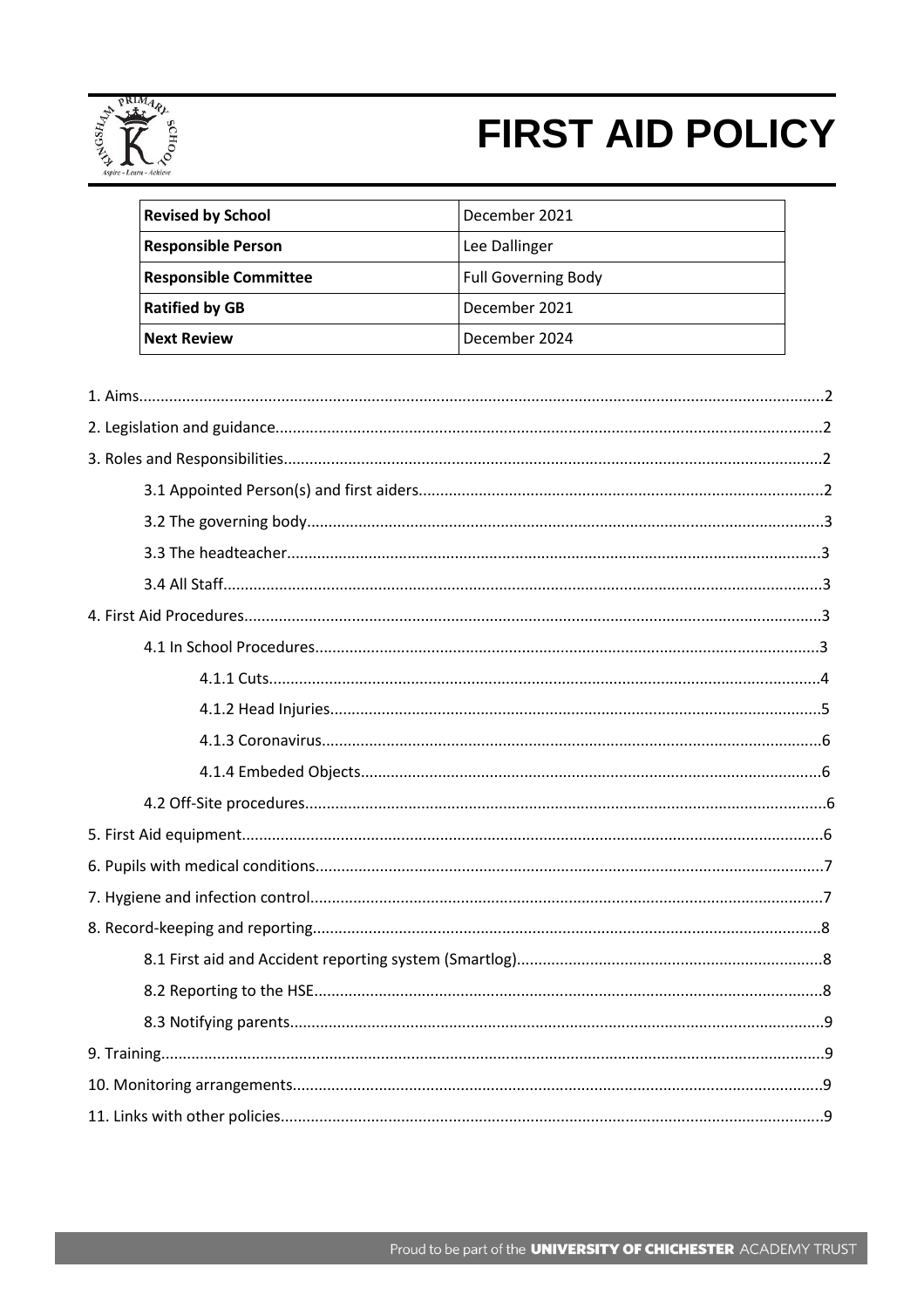# **1. Aims**

The aims of our first aid policy are to:

- Ensure the health and safety of all staff, pupils and visitors
- Ensure that staff and governors are aware of their responsibilities with regards to health and safety
- Provide a framework for responding to an incident and recording and reporting the outcomes

# **2. Legislation and guidance**

This policy is based on the **Statutory Framework for the Early Years Foundation Stage**, advice from the Department for Education on [first aid in schools](https://www.gov.uk/government/publications/first-aid-in-schools) an[d health and safety in schools,](https://www.gov.uk/government/publications/health-and-safety-advice-for-schools) and the following legislation:

- [The Health and Safety \(First Aid\) Regulations 1981,](http://www.legislation.gov.uk/uksi/1981/917/regulation/3/made) which state that employers must provide adequate and appropriate equipment and facilities to enable first aid to be administered to employees, and qualified first aid personnel
- [The Management of Health and Safety at Work Regulations 1999,](http://www.legislation.gov.uk/uksi/1999/3242/contents/made) which require employers to carry out risk assessments, make arrangements to implement necessary measures, and arrange for appropriate information and training
- [The Reporting of Injuries, Diseases and Dangerous Occurrences Regulations](http://www.legislation.gov.uk/uksi/2013/1471/schedule/1/paragraph/1/made) (RIDDOR) 2013, which state that some accidents must be reported to the Health and Safety Executive (HSE), and set out the timeframe for this and how long records of such accidents must be kept

# **3. Roles and responsibilities**

# **3.1 Appointed person(s) and first aiders**

The school's appointed person is the Business Manager. They are responsible for:

- Taking charge when someone is injured or becomes ill. The Business Manager delegates this responsibility to the first aiders on duty each day.
- Ensuring there is an adequate supply of medical materials in first aid kits, and replenishing the contents of these kits. The Business Manager delegates this role to the Welfare Assistant.
- Ensuring that an ambulance or other professional medical help is summoned when appropriate. The Business Manager delegates this responsibility to the first aiders on duty each day.

First aiders are trained and qualified to carry out the procedures highlighted in this policy. They are responsible for:

- Acting as first responders to any incidents; they will assess the situation where there is an injured or ill person, and provide immediate and appropriate treatment
- Sending pupils home to recover, where necessary
- Filling in an accident report on the same day, or as soon as is reasonably practicable, after an incident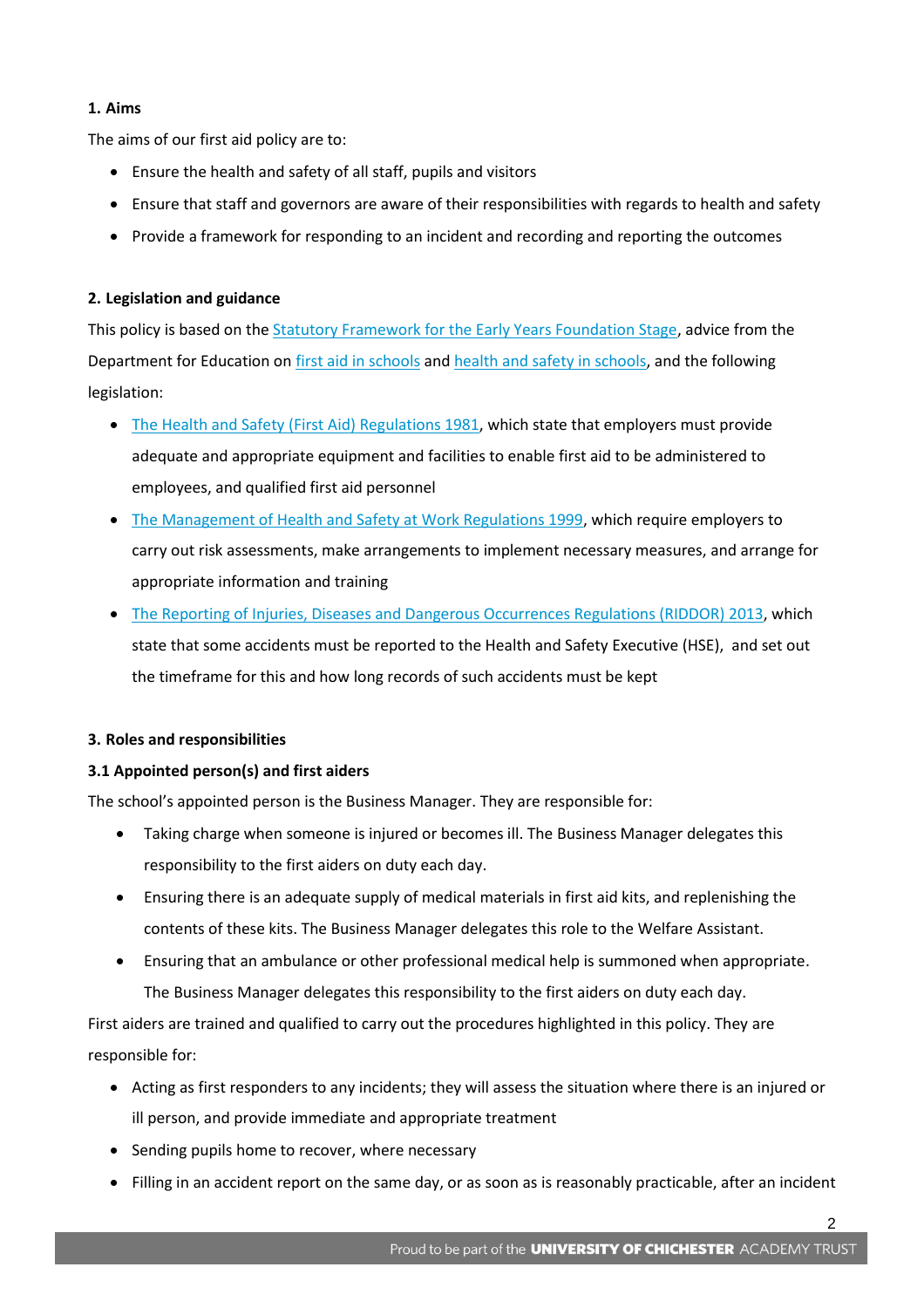Keeping their contact details up to date

Names of the school's first aiders are displayed prominently around the school.

## **3.2 The governing body**

The governing board has ultimate responsibility for health and safety matters in the school, but delegates operational matters and day-to-day tasks to the headteacher and staff members.

## **3.3 The headteacher**

The headteacher is responsible for the implementation of this policy, including:

- Ensuring that an appropriate number of trained first aid personnel are present in the school at all times. **The minimum for one school day should be**;
	- 1 x Frist Aid at Work qualified staff member,
	- 1 x Pediatric First Aid qualified staff member, and
	- 1 x Emergency First Aid qualified staff member in the playground at lunch time.
- Ensuring that first aiders have an appropriate qualification, keep training up to date and remain competent to perform their role
- Ensuring all staff are aware of first aid procedures
- Ensuring appropriate risk assessments are completed and appropriate measures are put in place
- Undertaking, or ensuring that managers undertake, risk assessments, as appropriate, and that appropriate measures are put in place
- Ensuring that adequate space is available for catering to the medical needs of pupils
- Ensuring that specified incidents are reported correctly to the HSE when necessary.

## **3.4 All Staff**

School staff are responsible for:

- Ensuring they follow first aid procedures
- Ensuring they know who the first aiders in school are
- Completing accident reports for all incidents they attend
- Informing the headteacher or their manager of any specific health conditions or first aid needs

## **4. First aid procedures**

## **4.1 In-school procedures**

In the event of an accident resulting in injury:

 The closest member of staff present will assess the seriousness of the injury and seek the assistance of a qualified first aider, if appropriate, who will provide the required first aid treatment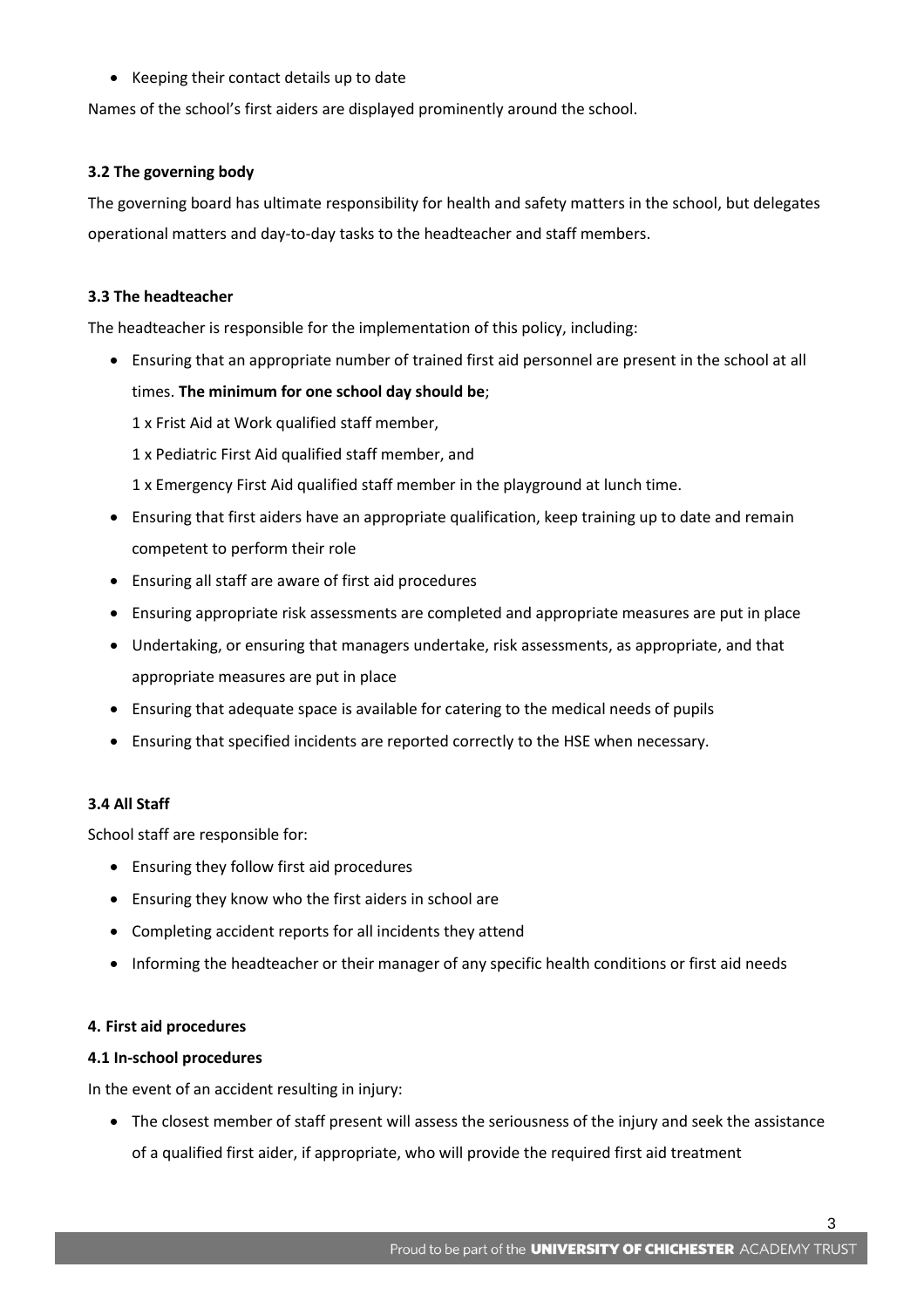- The first aider, if called, will assess the injury and decide if further assistance is needed from a colleague or the emergency services. They will remain on scene until help arrives
- The first aider will also decide whether the injured person should be moved or placed in a recovery position
- If the first aider judges that a pupil is too unwell to remain in school, parents will be contacted and asked to collect their child. Upon their arrival, the first aider will recommend next steps to the parents
- If emergency services are called, the office staff will contact parents immediately
- The first aider will complete an accident report form on the same day or as soon as is reasonably practical after an incident resulting in an injury

The first aider is to always call an ambulance on the following occasions:

- In the event of a serious injury
- In the event of any significant head injury
- In the event of a period of unconsciousness
- Whenever there is the possibility of a fracture or where this is suspected
- Whenever the first aider is unsure of the severity of the injuries
- Whenever the first aider is unsure of the correct treatment

In the event of a pupil presenting as ill:

- The closest member of staff present will assess the seriousness of the illness and seek the assistance of a qualified first aider, if appropriate, who will provide the required first aid treatment
- The first aider, will assess the pupil and decide if the pupil needs to go home, if they can stay in school or if they can stay in school if administered with paracetamol or anti-histamine.
- The first aider or office staff will call the pupils parents/carers to inform them what is happening.
- If the first aider decides that the pupil is well enough to stay in school but needs paracetamol or anti histamine then they will follow the guidelines set down in the Administration of Medicines policy.
- The administration of all first aid given will be recorded in the accident book.
- The administration of all medicines given will be recorded on the Record of Medicines given to All Children form located in the school office.
- If the pupil remains in school, the first aider will continue to monitor them at regular intervals.

# **4.1.1 Cuts**

All open cuts should be covered after they have been treated with a medi wipe. Children should always be asked if they can wear plasters BEFORE one is applied. *A list of children with allergies can be found in on SIMS.* Children who are allergic to plasters will be given an alternative dressing. Minor cuts should be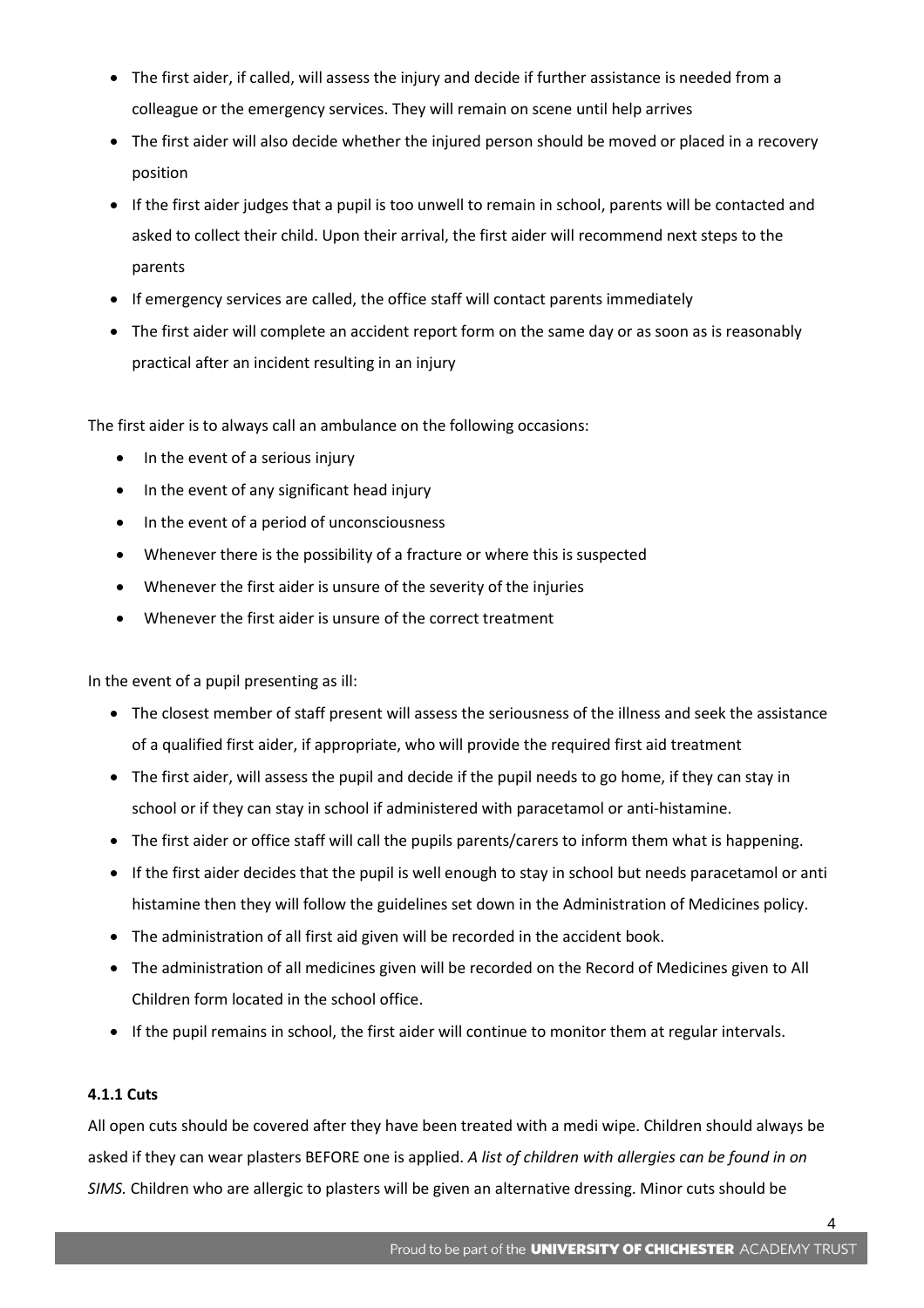recorded in the accident file and parents informed. ANYONE TREATING AN OPEN CUT WHICH IS BLEEDING PROFUSELY SHOULD WEAR GLOVES. All blood waste should be placed in a bag and disposed of in the outside bin at the front of school.

## **4.1.2 Head Injuries**

Any head injury, no matter how minor, should be treated as potentially serious. All head injuries should be assessed by a qualified first aider only. The following steps should be followed as a minimum for all head injuries;

- An ice pack should be applied to the area and the child should sit down in welfare/ outside the office with the first aider for 10 minutes to be monitored. The person should NEVER be sent back to class with the ice pack.
- A wrist band should be put on the child. The first aider must write on the wristband the following; 'Head injury' / date of injury / time of injury/
- An accident slip should be written and a Head Injury leaflet attached. This documnet should be enveloped with the pupil details clearly written on the outside and a 'H' to indicate a head injury. This document should be handed to the class teacher to hand directly to the parent.
- The child should be monitored by the class teacher / teaching assistant until collected by the parent. Staff should be monitoring for any of the following signs which could signal concusion;

## **Can't recall events** *prior to* **or** *after* **a hit or fall**

## **Appears dazed or stunned.**

## **Forgets an instruction, is confused about an assignment or position, or is unsure of the game,**

**score, or opponent.**

**Moves clumsily.**

**Answers questions slowly.**

**Loses consciousness** *(even briefly)***.**

**Shows mood, behavior, or personality changes.**

**Headache or "pressure" in head.**

**Nausea or vomiting.**

**Balance problems or dizziness, or double or blurry vision.**

**Bothered by light or noise.**

**Feeling sluggish, hazy, foggy, or groggy.**

**Confusion, or concentration or memory problems.**

## **Just not "feeling right," or "feeling down".**

- ALL bumped head incidents should be recorded in the accident book and the parent notified by phone.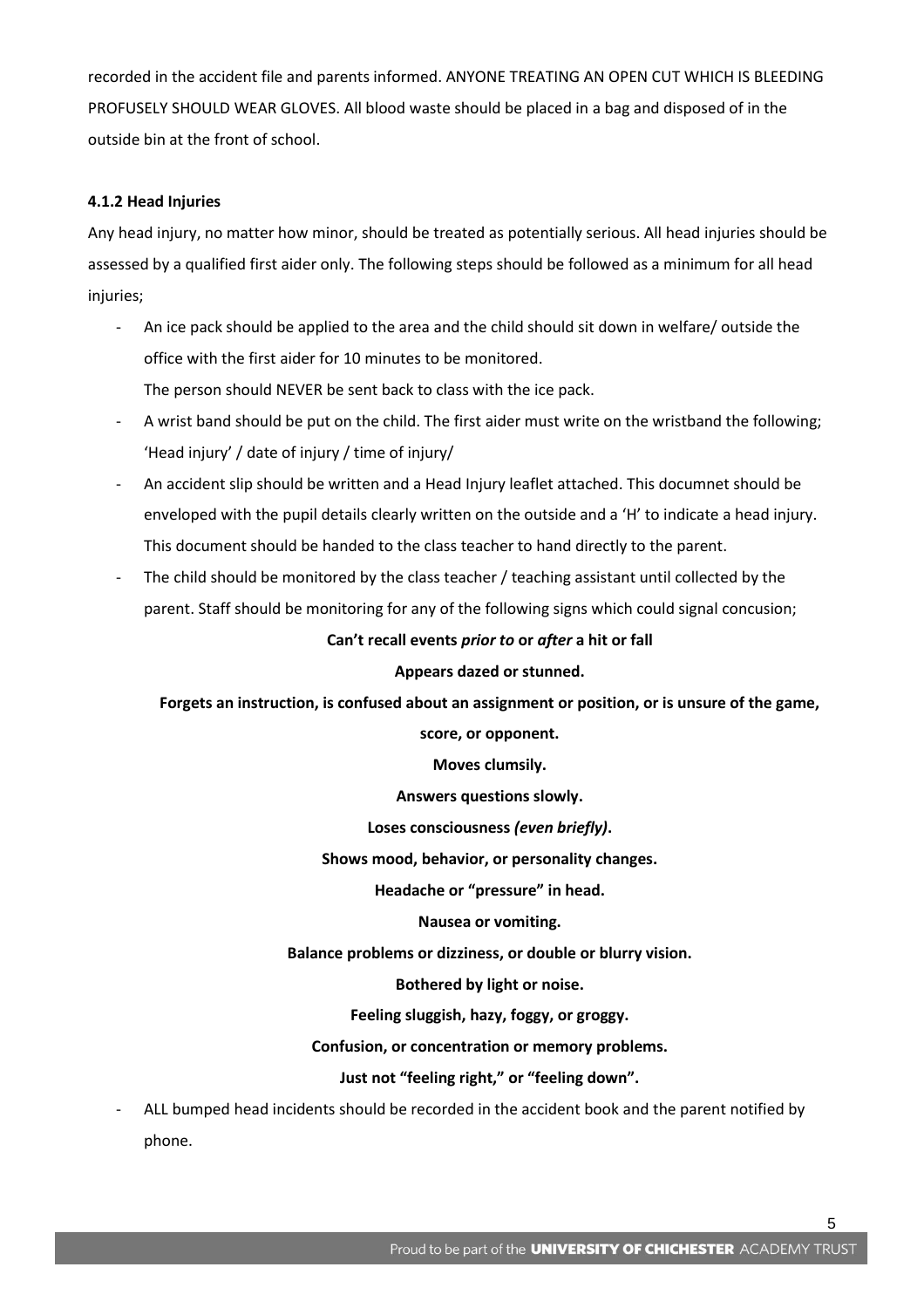Should a child present to a member of staff or first aider with a bang to the head but the staff member / first aider did not witness the incident then the staff member should investigate what happened to ascertain if the child lost consciousness. This should include speaking to other children and staff.

#### **4.1.3 Coronavirus**

**During coronavirus,** first aiders will follow Health and Safety Executive (HSE) guidance fo[r first aid during](https://www.hse.gov.uk/coronavirus/first-aid-and-medicals/first-aid-certificate-coronavirus.htm)  [coronavirus.](https://www.hse.gov.uk/coronavirus/first-aid-and-medicals/first-aid-certificate-coronavirus.htm) They will try to assist at a safe distance from the casualty as much as possible and minimise the time they share a breathing zone. Treating any casualty properly will be the first concern. Where it is necessary for first aid provision to be administered in close proximity, those administering it will pay particular attention to sanitation measures immediately afterwards including washing their hands. Personal Protective Equipment is available for first aiders to wear when dealing with any infectious illness.

#### **4.1.4 Embedded Objects**

If there is an embedded object in a wound, including a splinter or gravel, the first aider should not make any attempt to remove the object. The wound should be cleaned as much as possible and the parent/carer called.

#### **4.2 Off-site procedures**

When taking pupils off the school premises, staff will ensure they always have the following:

- A school mobile phone
- A portable first aid kit
- Information about the specific medical needs of pupils and any medical equipment needed for those children i.e. asthma inhalers
- Parents' contact details

Risk assessments will be completed by the teacher in charge of the activity prior to any educational visit that necessitates taking pupils off school premises.

There will always be at least one first aider on school trips and visits. If the trip or visit is for Early Years then the first aider with a current pediatric first aid certificate, as required by the statutory framework for the Early Years Foundation Stage.

## **5. First aid equipment**

A typical first aid kit in our school will include the following:

- A leaflet with general first aid advice
- Regular and large bandages
- Eye pad bandages
- Triangular bandages
- Adhesive tape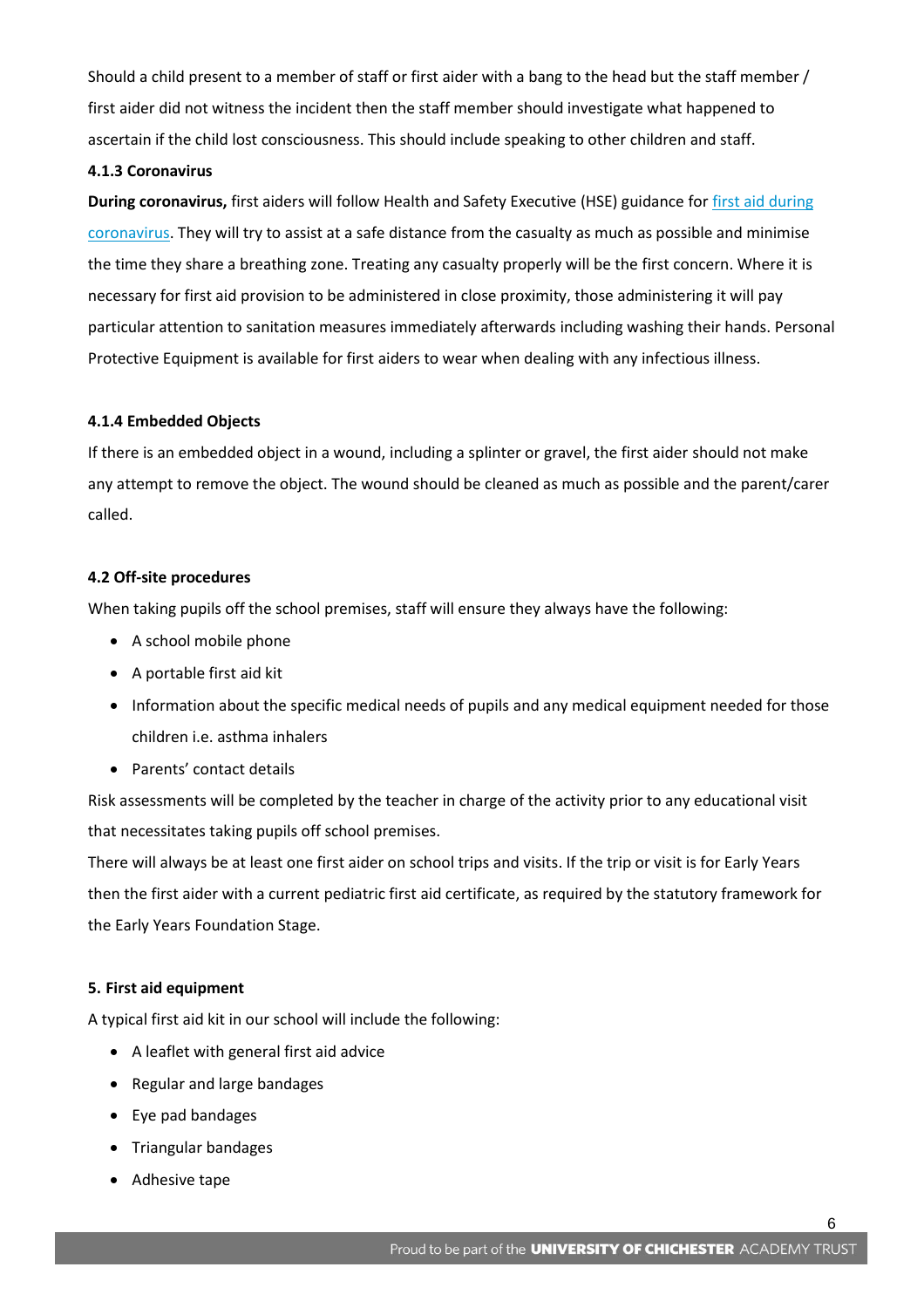- Safety pins
- Disposable gloves
- Antiseptic wipes
- Plasters of assorted sizes
- Scissors
- Cold compresses
- Burns dressings

No medication is kept in first aid kits.

First aid kits are stored in;

- Welfare
- School office
- The school hall
- Staff room
- KS1 corridor
- KS2 corridor
- Reception class fruit cupboard

Lunchtime supervisors also have small first aid kits that comprise of cleansing sterile wipes only. These should be used to clean minor grazes and cuts that do not need a plaster. First Aid kits for trips are located in Welfare, staff must request these kits through the Welfare Assistant, the day before the trip. There is also a First Aid kit specifically for car journeys with pupils during school time, this kit is kept in the school office.

## **6. Pupils with medical conditions**

Details regarding children's medical conditions including allergies are kept on SIMS and in the children's pupil files. At the beginning of each academic year a report is run for each class that details all of this information. This is then kept in the classroom, in a secure location, by the class teacher so that it can be referred to when needed. A copy is also kept securely in Welfare. If a child starts the school mid-year then the lists will be re-printed.

First aiders will need to be informed if a pupil with a medical condition is likely to need special emergency treatment. The designated nurse from the school nursing service can assist you to prepare a health care plan for such pupils and arrange any necessary training. Pupil health care plans must be available to first aiders, and a copy should be provided to any medical practitioner providing emergency medical treatment to such pupils. For further information please see the Supporting children with medial conditions policy, Administering Medicines policy and the Asthma policy.

## **7. Hygiene and infection control**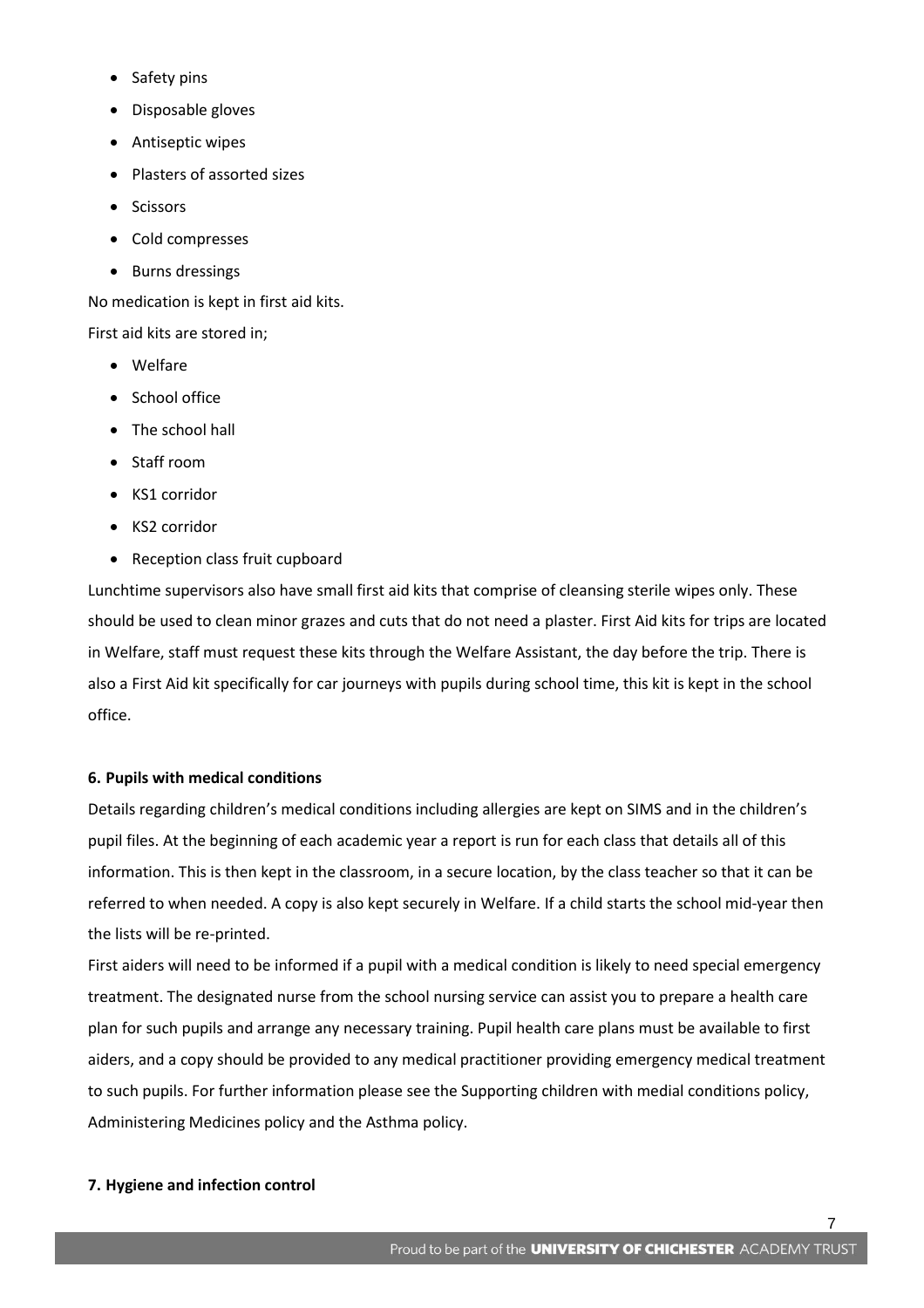First aiders must follow their training and maintain good standards for infection control. Whenever small amounts of body fluids have to be cleaned up, the spillage kits available in Welfare should be used. These kits contain Personal Protective Equipment for the individual clearing up the spillage and all necessary equipment needed to safely clean up the spillage. The used kit should then be disposed of in the Nappy Waste bin in the disabled WC.

#### **8. Record-keeping and reporting**

#### **8.1 First aid and accident recording system (Smartlog)**

- A First Aid slip will be completed by the first aider on the same day as the accident occurs. The slip will be given to the child's parent/carer. The school will keep a carbon copy.
- If the accident is more than a simple bump, cut or graze, then a full accident report needs to be completed by all staff members involved. As much detail as possible should be supplied when reporting an accident. These forms are completed using Smartlog. Smartlog can be accessed by any staff member using the shortcut on the school computers or by downloading the app on to any mobile device.
- All accident records will be kept by the Business Manager for the current year and then archived in line with the Trust Retention and Deletions policy.

#### **8.2 Reporting to the HSE**

The Business Manager will keep a record of any accident which results in a reportable injury, disease, or dangerous occurrence as defined in the RIDDOR 2013 legislation (regulations 4, 5, 6 and 7). The Business Manager will report these to the Health and Safety Executive as soon as is reasonably practicable and in any event within 10 days of the incident.

Reportable injuries, diseases or dangerous occurrences include:

- Death
- Specified injuries, which are:
	- o Fractures, other than to fingers, thumbs and toes
	- o Amputations
	- o Any injury likely to lead to permanent loss of sight or reduction in sight
	- $\circ$  Any crush injury to the head or torso causing damage to the brain or internal organs
	- o Serious burns (including scalding)
	- o Any scalping requiring hospital treatment
	- o Any loss of consciousness caused by head injury or asphyxia
	- o Any other injury arising from working in an enclosed space which leads to hypothermia or heat-induced illness, or requires resuscitation or admittance to hospital for more than 24 hours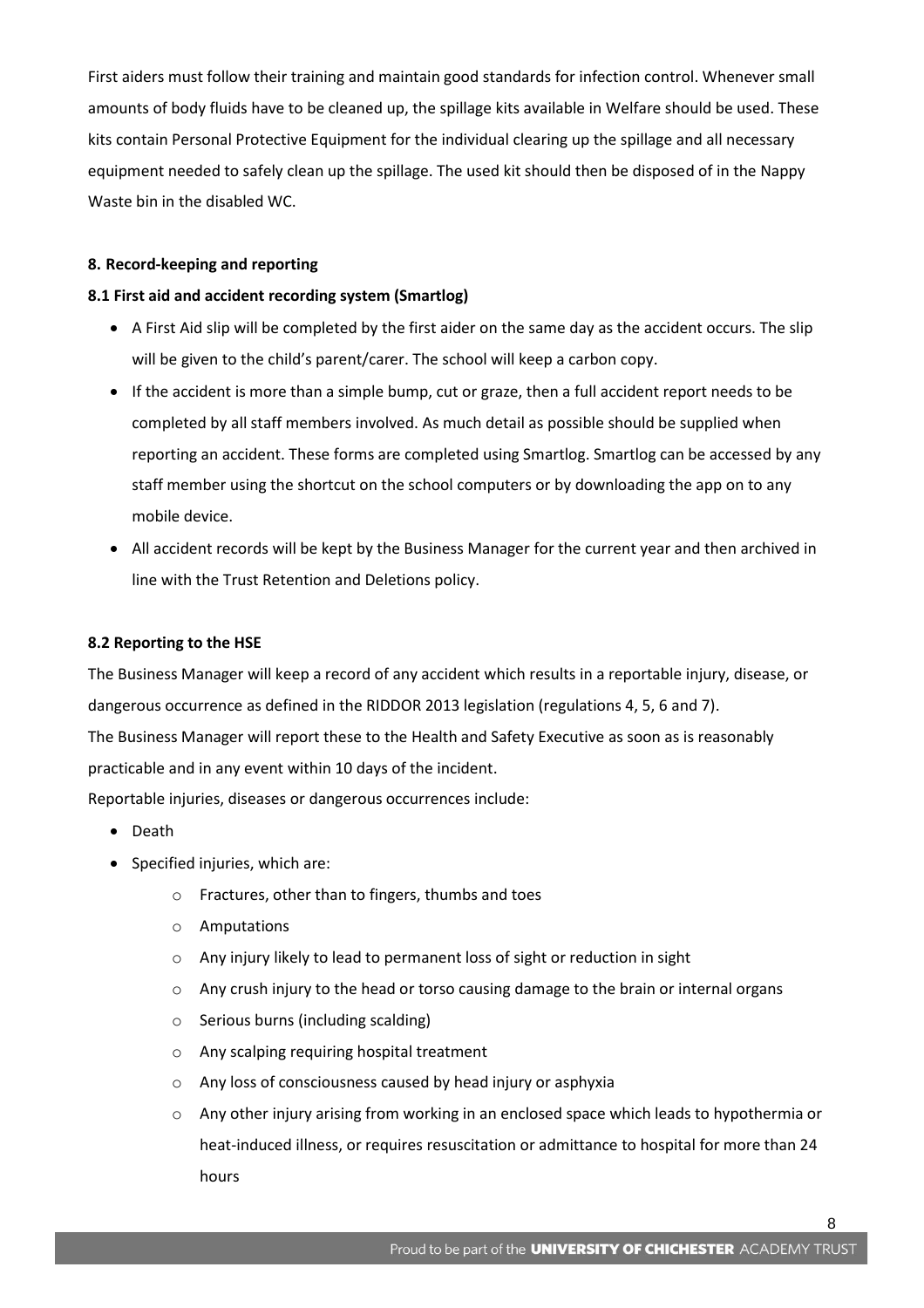- Injuries where an employee is away from work or unable to perform their normal work duties for more than 7 consecutive days (not including the day of the incident)
- Where an accident leads to someone being taken to hospital
- Near-miss events that do not result in an injury, but could have done. Examples of near-miss events relevant to schools include, but are not limited to:
	- o The collapse or failure of load-bearing parts of lifts and lifting equipment
	- o The accidental release of a biological agent likely to cause severe human illness
	- $\circ$  The accidental release or escape of any substance that may cause a serious injury or damage to health
	- o An electrical short circuit or overload causing a fire or explosion

Information on how to make a RIDDOR report is available here:

[How to make a RIDDOR report, HSE](http://www.hse.gov.uk/riddor/report.htm)

<http://www.hse.gov.uk/riddor/report.htm>

## **8.3 Notifying parents**

Office staff or the first aider involved will inform parents of any serious accident or injury sustained by a pupil, and any first aid treatment given, on the same day, or as soon as reasonably practicable. Office staff or the first aider involved will ALWAYS inform parents, on the day, of any accident where their child has sustained a bump to the head.

## **9. Training**

All school staff are able to undertake first aid training if they would like to.

All first aiders must have completed a training course, and must hold a valid certificate of competence to show this. The school will keep a register of all trained first aiders, what training they have received and when this is valid until.

Staff are encouraged to renew their first aid training when it is no longer valid.

At all times, at least 1 staff member will have a current paediatric first aid (PFA) certificate which meets the requirements set out in the Early Years Foundation Stage statutory framework and is updated at least every 3 years.

## **10. Monitoring arrangements**

This policy will be reviewed by the School Business Manager every 3 years. At every review, the policy will be approved by the Headteacher and Governing Body.

## **11. Links with other policies**

This first aid policy is linked to the